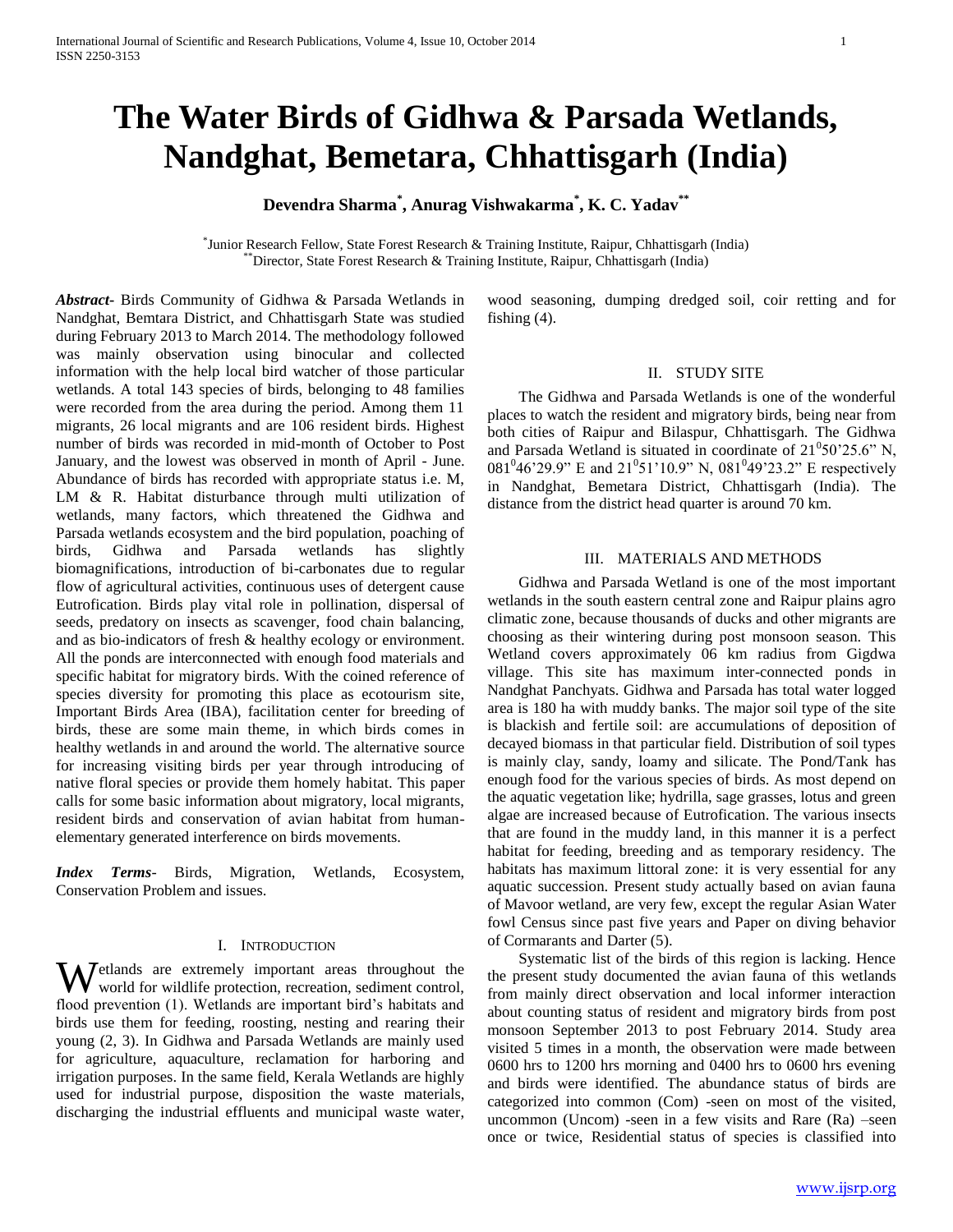Resident (R), local movement (LM), Migrants (M) and Straggler (S). Some birds are residents and they are breeding in the different habitat; of Chhattisgarh, but Gidhwa and Parsada Wetland they are seen only for limited time and as migrants, hence they are included in category of local migrants or movements. Winter visiting from the other region of Indian Subcontinent and Central Asian Countries are included in the

category of Migratory.

## IV. RESULTS

 A total of 143 species of birds belonged to 48 families, during study all recorded avian fauna has classified into Resident birds, Local Movement birds, Migratory birds, Straggler, Common and Uncommon (Table No.1 and Plate 1), were recorded from the Gidhwa and Parsada Wetlands.



Fig. 1 Study area of Gidhwa & Parsada wetlands

| S.<br>No.      | Family       | <b>Local Name</b> | <b>Common Name</b>               | <b>Scientific Name</b>  | <b>Abundance</b> | <b>Status</b> |
|----------------|--------------|-------------------|----------------------------------|-------------------------|------------------|---------------|
| $\mathbf{1}$   | Accipitridae | Cheel             | <b>Black Kite</b>                | Milvus migrans          | Uncom            | R/LM          |
| $\overline{c}$ |              | Kapassi           | <b>Black</b><br>shouldered kite  | Elanus caeruleus        | Uncom            | R             |
| 3              |              | Kaljanga          | Greater<br>spotted<br>Eagle      | Aquila Clanga           | Uncom            | R             |
| 4              |              | Cheepka           | Shikra                           | Accipiter badius        | Uncom            | $\mathbf R$   |
| 5              |              | Ragar             | Steppe Eagle                     | Aquila Nipalensis       | Uncom            | $\mathbb{R}$  |
| 6              |              | Teesa             | White-eyed<br><b>Buzzard</b>     | <b>Butastur</b> teesa   | Uncom            | $\mathbb{R}$  |
| 7              | Alaudidae    | Diyora            | Ashy-crowed<br>sparrow-lark      | Eremopterix<br>griseus  | Ra               | R/LM          |
| 8              |              | Asiyai chandol    | Eurasian<br>Skylark              | Alauda arvensis         | Uncom            | R             |
| 9              |              | Aagiya            | Indian Bush-lark                 | Mirafra<br>erythroptera | Com              | R             |
| 10             |              | Jendoka agiya     | Jerdons bushlark                 | Mirafra affinis         | Ra               | LM            |
| 11             |              | Aagiya            | Rufous-tailed<br>Lark            | Ammomanes<br>phoenicura | Uncom            | $\mathbb{R}$  |
| 12             |              | Ageen             | Singing<br><b>Bushlark</b>       | Mirafra cantillans      | Com              | $\mathbb{R}$  |
| 13             | Alcedinidae  | Albakh, kilkila   | Lesser<br>pied<br>kingfisher     | Ceryle rudis            | Uncom            | $\mathbb{R}$  |
| 14             |              | Chhota kilkila    | Small<br>blue<br>kingfisher      | Alcedo atthis           | Com              | $\mathbf R$   |
| 15             |              | Kilkila           | White<br>Throated<br>King fisher | Halcyon<br>smyrnensis   | Uncom            | $\mathbb{R}$  |

#### **Table No.: 1 Checklist birds recorded in Gidhwa and Parsada Wetlands with their residential movement status.**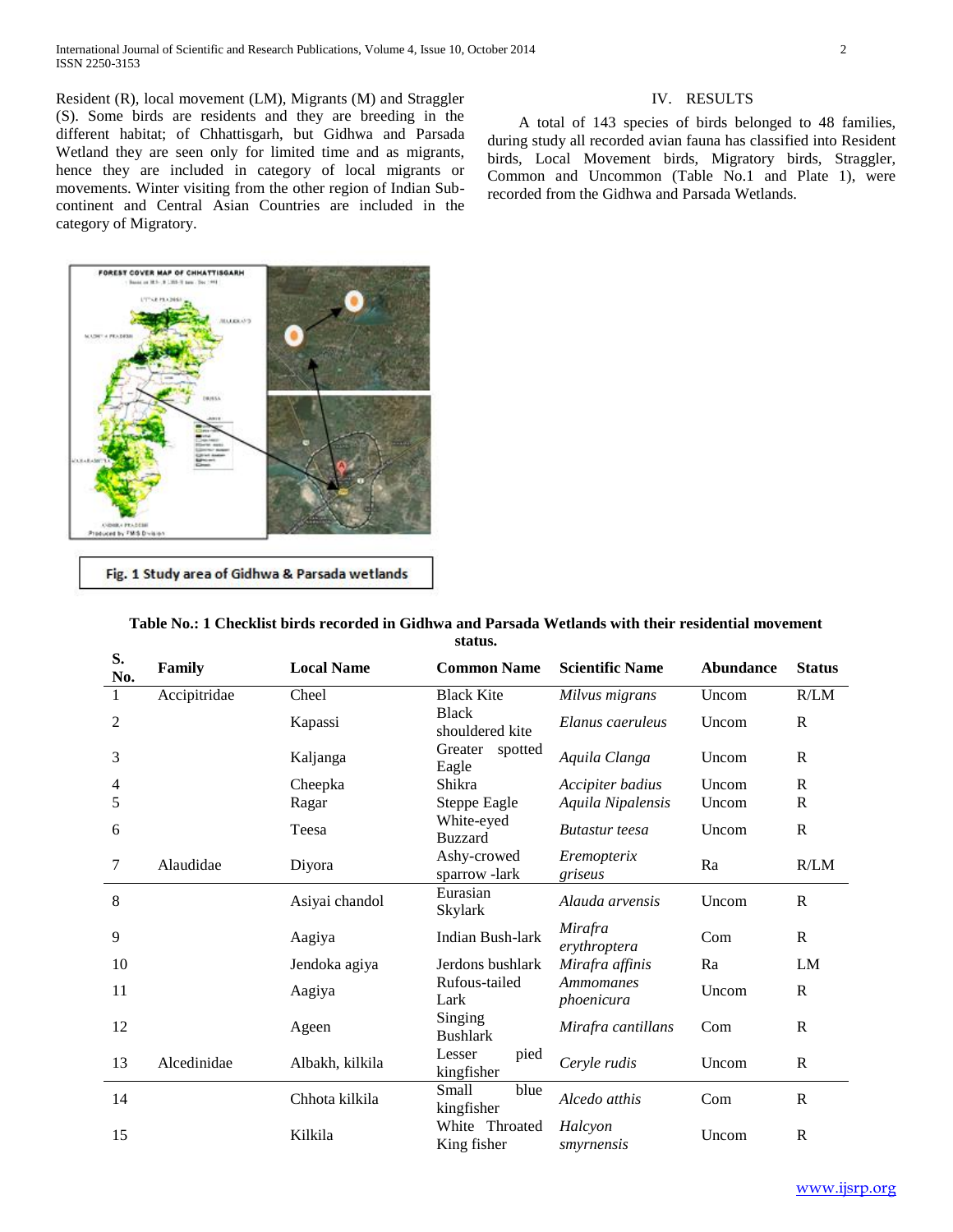International Journal of Scientific and Research Publications, Volume 4, Issue 10, October 2014

3 ISSN 2250-3153

| 16       | Anatidae      | Chakwa                       | <b>Brahmny</b><br>selduck             | Tadorna ferruginea                      | Uncom              | LM              |
|----------|---------------|------------------------------|---------------------------------------|-----------------------------------------|--------------------|-----------------|
| 17       |               | Nakta                        | Comb Duck                             | Sarkidiornis<br>melanotos               | Uncom              | R/LM            |
| 18       |               | Lal Sir                      | Common<br>Pochard                     | Aythya ferina                           | Ra                 | LM              |
| 19       |               | Chhoti Murgabi               | Common Teal                           | Anus crecca                             | Ra                 | M               |
| 20       |               | Girja                        | Cotton teal                           | <b>Nettapus</b><br>coromandelianus      | Uncom              | LM              |
| 21       |               | Patari, Chhota lal sir       | Eurasin Wigeon                        | Anas Penelope                           | Uncom              | LM              |
| 22       |               | Badi silhi                   | Fulvous<br>Whistling-duck             | Dendrocygna<br>bicolor                  | Com                | $\mathbb{R}$    |
| 23       |               | <b>Bekhur</b>                | Gadwall                               | Anus strepera                           | Ra                 | $\mathbf M$     |
| 24       |               | Kheera                       | Garganey<br>Indian<br>spot            | Anas querquedula<br>Anas                | Uncom              | R               |
| 25       |               | Gugral                       | billed duck                           | poecilorhyncha                          | Uncom              | $\mathbf R$     |
| 26       |               | Selhi                        | Lesser whistling<br>duck              | Dendrocygna<br>javanica                 | Uncom              | $\mathbf R$     |
| 27       |               | Sinkh Par                    | Northern Pintail                      | Anus acuta                              | Ra                 | M               |
| 28       |               | Tidari Punna                 | Northern<br>Shoveller                 | Anus clypeata                           | Ra                 | M               |
| 29       |               | Lalchonch                    | Red-crested<br>Pochard                | Netta rufina                            | Ra                 | LM              |
| 30       |               | Ablakh                       | Tufted duck                           | Aythya fulingula                        | Uncom              | M               |
| 31<br>32 | Apodidae      | Ablakh<br>Samanya babila     | Tufted pochard<br>House Swift         | Aythya fulingula<br>Apus apus           | $\mathbf R$<br>Com | LM<br>${\bf R}$ |
| 33       | Ardeidae      | Kala Bagula                  | <b>Black bittern</b>                  | Dupetor flavicollis                     | Uncom              | ${\rm LM}$      |
| 34       |               | Quak Quak                    | <b>Black</b><br>Crowed<br>Night heron | Nycticorax<br>nycticorax                | Uncom              | $\mathbf R$     |
| 35       |               | Waak                         | <b>Black-crowned</b><br>Night Heron   | Nycticorax<br>nycticorax                | Uncom              | LM              |
| 36       |               | Gay Bagula                   | <b>Cattle Egret</b>                   | <b>Bubulcus</b><br>cromandus            | Com                | $\mathbb{R}$    |
| 37       |               | Lal Bagula                   | Cinnamon<br><b>Bittern</b>            | <i>Ixobrycus</i><br>cinnamomeus         | Uncom              | LM              |
| 38       |               | Mangal Bagula                | <b>Great Erget</b>                    | Ergetta alba                            | Uncom              | R/LM            |
| 39       |               | Nari, Anjan                  | Grey Heron                            | Ardea cinerea                           | Uncom              | LM              |
| 40       |               | <b>Blind Bagula</b>          | Indian<br>Pond<br>Heron               | Ardeola grayii                          | Com                | $\mathbb{R}$    |
| 41       |               | Patangkha                    | Intermediate<br>Egret                 | Egretta intermedia                      | Com                | $\mathbb{R}$    |
| 42       |               | Chhota Bagula                | Little Bitterern                      | Ixobrychus minutus                      | Com                | $\mathbb{R}$    |
| 43<br>44 |               | Karchiya Bagula<br>Red Anjan | Little Erget<br>Purple Heron          | Ergetta garzetta<br>Ardea purpurea      | Uncom              | LM              |
| 45       |               | Jun Bagula                   | <b>Yellow Bittern</b>                 | Ixobrychus sinensis                     | Com                | $\mathbb{R}$    |
| 46       | Bucerotidae   | Danesh                       | Indian<br>Grey<br>Hornbill            | Ocyceros birostris                      | Com                | $\mathbb{R}$    |
| 47       | Capitonidae   | Chhota Basant                | Coppersmith<br><b>Barbet</b>          | Megalaima<br>haemacephala               | Uncom              | $\mathbb{R}$    |
| 48       | Caprimulgidae | Bhartiya chippak             | Indian Nightjar                       | Caprimulgus<br>indicus                  | Uncom              | $\mathbb{R}$    |
| 49       | Charadriidae  | Bada merwa                   | Common<br><b>Ringed Plover</b>        | Charadrius<br>hiaticula                 | Uncom              | $\mathbb{R}$    |
| 50       |               | Collarwala Merwa             | Kentish Plover                        | $\overline{Charadrius}$<br>alexandrinus | Uncom              | $\mathbf R$     |
| 51       |               | Merwa                        | Little<br>Ringed<br>Plover            | Charadrius dubius                       | Uncom              | $\mathbb{R}$    |
| 52       |               | Titori, Titi                 | Red<br>-Wattled                       | Venellus indicus                        | Com                | $\mathbf R$     |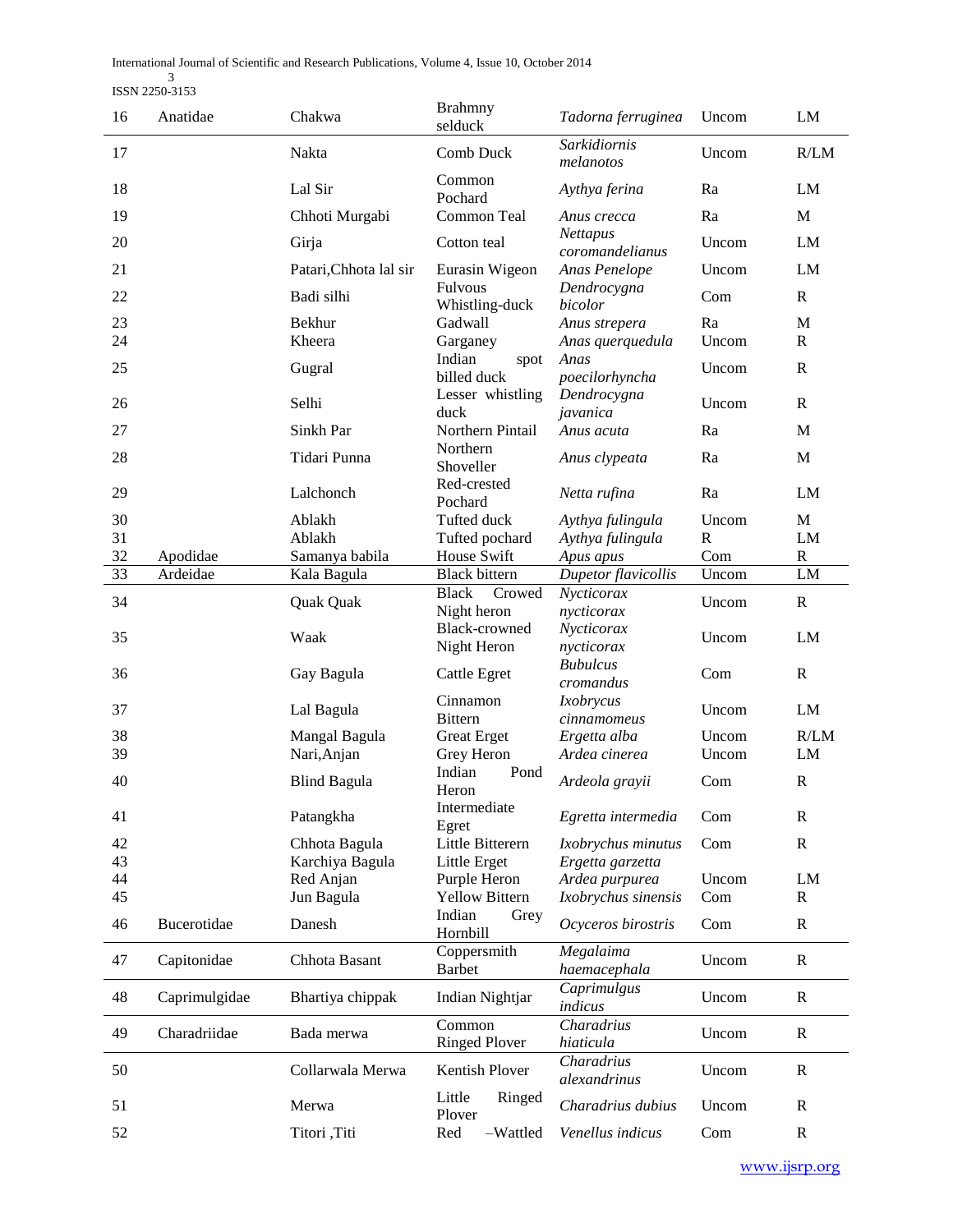International Journal of Scientific and Research Publications, Volume 4, Issue 10, October 2014

4 ISSN 2250-3153

|                 |               |                    | Lapwing                         |                                   |       |                |
|-----------------|---------------|--------------------|---------------------------------|-----------------------------------|-------|----------------|
| 53              |               | River titori       | River Lapwing                   | Venellus duvauclii                | Uncom | $\mathbb{R}$   |
| 54              |               | Jhhedri            | Yellow-wattled                  | Vanellus<br>malabaricus           | Uncom | LM             |
|                 |               |                    | Lapwing<br>Blue-winged          | Chloropsis                        |       |                |
| 55              | Chloropseidae | Harewa             | leafbird                        | cochinchinensis                   | Uncom | $\mathbb{R}$   |
| 56              |               | Harewa             | Golden-fronted                  | Chloropsis                        | Uncom | ${\bf R}$      |
|                 |               |                    | Leafbird                        | aurifrons                         |       |                |
| 57              | Ciconiidae    | Gangala, Ghonghill | Asian open bill<br>Woody-necked | Anastomus oscitans                | Uncom | LM             |
| 58              |               | Hazi lak-lak       | stork                           | Ciconia episcopus                 | Ra    | LM             |
| 59              | Cisticolidae  | Kali Fudki         | Ashy Prinia                     | Prinia socialis                   | Uncom | $\mathbf R$    |
| $\overline{60}$ |               | Fudki              | Plain prinia                    | Prinia inornatca                  | Com   | $\overline{R}$ |
| 61              | Columbidae    | Gugi               | Eurasian                        | Streptopelia                      | Com   | $\mathbb{R}$   |
|                 |               |                    | <b>Collared Dove</b>            | decaocto<br>Strepopelia           |       |                |
| 62              |               | Padki              | Laughing dove                   | Senegalensis                      | Com   | $\mathbb{R}$   |
| 63              |               |                    | Oriental<br>Turtle              | Streptopelia                      | Uncom | $\mathbb{R}$   |
|                 |               | Ghughu             | Dove                            | orientalis                        |       |                |
| 64              |               | Seroti fakhta      | Red<br>Collared                 | Streptopelia                      | Com   | $\mathbb{R}$   |
| 65              |               | kabutar            | Dove<br>Rock pigeon             | tranquebarica<br>Columba livia    | Com   | $\mathbb{R}$   |
|                 |               |                    |                                 | Strepopelia                       |       |                |
| 66              |               | Chitroka           | Spotted dove                    | chinensis                         | Com   | $\mathbb{R}$   |
| 67              | Coraciidae    | Neelkanth          | Indian roller                   | Coracius                          | Com   | $\mathbb{R}$   |
| 68              | Corvidae      | Desi kowa          | House Crow                      | benghalensis<br>Corvus splendens  | Com   | $\mathbf R$    |
|                 |               |                    |                                 | Corvus                            |       |                |
| 69              |               | Jungli Kowa        | Jungle Crow                     | macrorhynchos                     | Uncom | $\mathbb{R}$   |
| 70              | Cuculidae     | Koel               | Asian koel                      | Eudynamys                         | Com   | $\mathbf R$    |
|                 |               |                    |                                 | scolopacea                        |       |                |
| 71              |               | Mahok              | <b>Greater Coucal</b>           | Centropus sinensis                | Uncom | $\mathbf R$    |
|                 |               |                    |                                 |                                   |       |                |
| 72              | Dicruridae    | Beehraj            | Grearter racket                 | <b>Dicrurus</b>                   | Uncom | $\mathbb{R}$   |
|                 |               |                    | tailed drongo                   | paradiseus<br><b>Dicrurus</b>     |       |                |
| 73              | Diguridae     | Jangle Kotwal      | Ashy Drongo                     | leueophaeus                       | Uncom | $\mathbb{R}$   |
| 74              |               | Kolsa, Kotwal      | <b>Black Drongo</b>             | Dicrurus                          | Com   | $\mathbf R$    |
|                 |               |                    |                                 | macrocercus                       |       |                |
| 75              | Estrildidae   | Charga             | Indian Silverbill               | Euodice malabaria<br>Amandava     | Uncom | $\mathbf R$    |
| 76              |               | Lal muniya         | Red avadavat                    | amandava                          | Uncom | $\mathbb{R}$   |
| 77              |               |                    | Scaly-breasted                  | Lonchura                          |       | $\mathbb{R}$   |
|                 |               | Teliya munia       | Munia                           | punctualata                       | Uncom |                |
| 78              | Glareolidae   | Nukri              | Indian courser                  | Cursorius                         | Uncom | $\mathbb{R}$   |
| 79              |               | Chhota tejpar      | Small pranticol                 | coromandelicus<br>Glareola lactea | Uncom | M              |
|                 |               |                    | Red-rumped                      |                                   |       |                |
| 80              | Hirundinidae  | Masjid ababil      | Swallow                         | Hirundo daurica                   | Uncom | $\mathbf R$    |
| 81              | Jacanidae     | Jal pipi           | Winged<br><b>Bronze</b>         | Metopidius indicus                | Uncom | $\mathbb{R}$   |
|                 |               |                    | jacana<br>Pheasant-tailed       |                                   |       |                |
| 82              |               | Jal pipi           | jacana                          | Hydrophasianus<br>chirurgus       | Uncom | ${\bf R}$      |
|                 |               |                    | Bay-backed                      |                                   |       |                |
| 83              | Laniidae      | Pachnaak           | shrik                           | Lanius vittatus                   | Uncom | $\mathbf R$    |
| 84              |               | Kajla latora       | Long-tailed                     | Lanius schach                     | Uncom | $\mathbb{R}$   |
| 85              | Meropidae     | Patringa           | Shrike<br>Green-Bee eater       | Merops orientalis                 | Com   | $\mathbf R$    |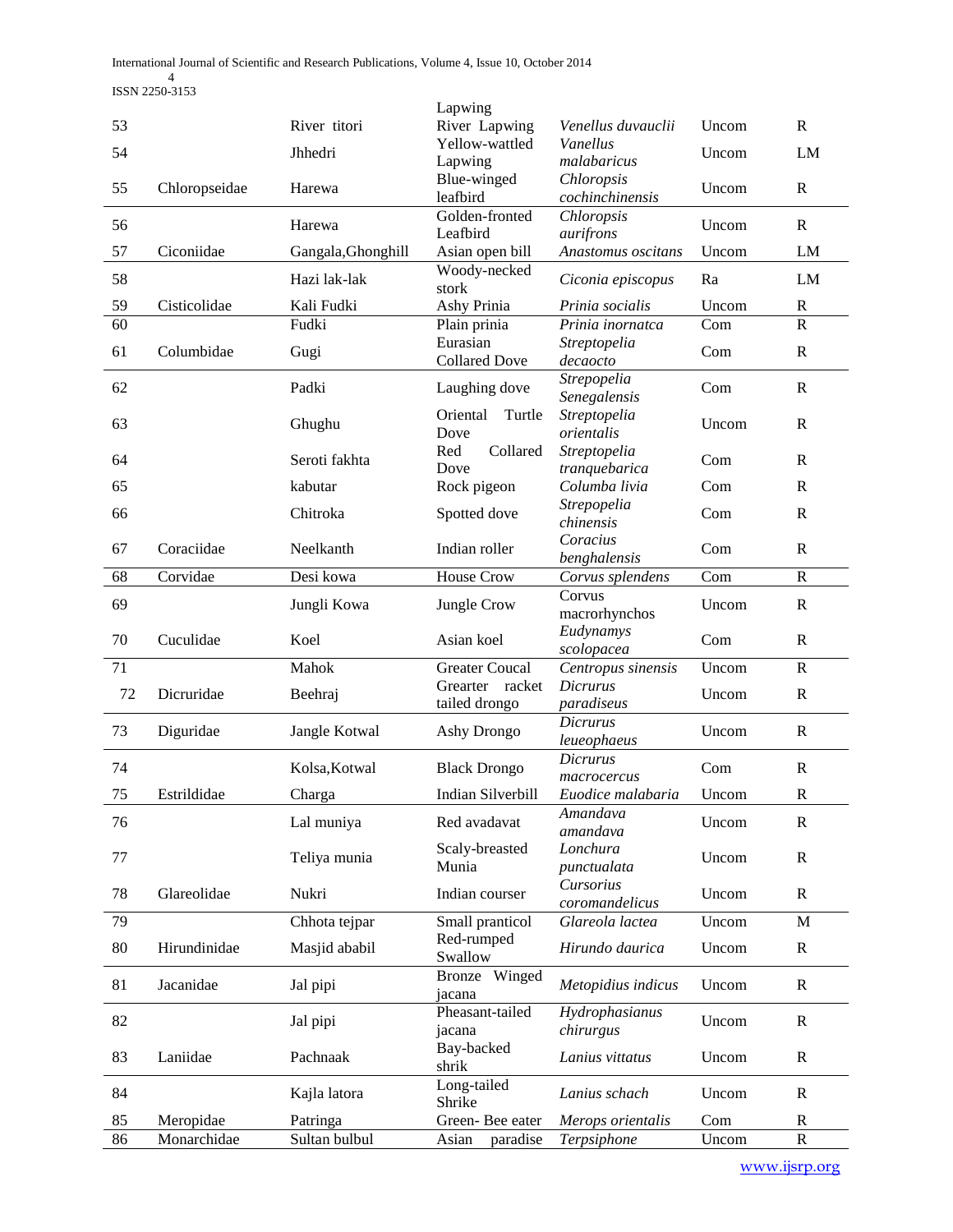International Journal of Scientific and Research Publications, Volume 4, Issue 10, October 2014

5 ISSN 2250-3153

|     |                   |                             | flycatcher                          | paradisi                         |       |              |
|-----|-------------------|-----------------------------|-------------------------------------|----------------------------------|-------|--------------|
| 87  |                   | Saleti khanjan              | Grey wegtail                        | Motacilla cinerea                | Uncom | $\mathbb{R}$ |
| 88  | Motacillidae      | Hari charchari              | backed<br>Olive<br>pipit            | Anthus hodgsoni                  | Com   | $\mathbf R$  |
| 89  |                   | Khet chachari               | Peddy field pipit                   | Anthus rufulus                   | Uncom | ${\bf R}$    |
| 90  |                   | Dhoban                      | White Wegtail                       | Motacilla alba                   | Ra    | $\mathbf M$  |
| 91  |                   | Pani-Ka-Pilkiya             | Yellow Wegtail                      | Motacilla flava                  | Ra    | $\mathbf M$  |
| 92  | Motasillidae      | Peetsir pilkiya             | Citrine Wagtail                     | Motacilla citreola               | com   | $\mathbb{R}$ |
| 93  |                   | Pilkiya                     | Western yellow<br>wagtail           | Motacilla flava                  | Uncom | $\mathbf M$  |
| 94  | Muscicapidae      | Jhakki                      | Asian<br><b>Brown</b><br>flycatcher | Muscicapa<br>dauurica            | Uncom | $\mathbf R$  |
| 95  |                   | Hussaini Pidda              | <b>Blue Throat</b>                  | Luscinia svecica                 | Ra    | M            |
| 96  |                   | Kallhuri                    | Indian<br>black<br>robbin           | Saxicoloides<br>fulicola         | Com   | $\mathbb{R}$ |
| 97  |                   | Dahiyal                     | Oriental Magpie<br>Robin            | Copsychus saularis               | Uncom | $\mathbb{R}$ |
| 98  | Nectariniidae     | phool sunghni               | Purple sunbird                      | Nectarinia asiatica              | Com   | $\mathbf R$  |
| 99  | Oriolidae         | Peelak                      | <b>Black</b><br>hooded<br>Oriole    | Oriolus xanthornus               | Uncom | $\mathbb{R}$ |
| 100 |                   | Peelak                      | Eurasian Golden<br>Oriole           | Oriolus kundoo                   | Uncom | $\mathbf R$  |
| 101 | Paridae           | Peela Ramgangaar            | <b>Black</b><br>lored<br>yellow Tit | Parus xanthogenys                | Uncom | LM           |
| 102 | Passeridae        | Gauriya                     | House sparrow                       | Passer domesticus                | Com   | $\mathbf R$  |
|     |                   |                             | Yellow Throated                     | Petronia                         |       |              |
| 103 |                   | Razi<br>Ghoghoor , Bada jal | Sparrow                             | xanthocollis<br>Phalacrocorax    | Uncom | $\mathbf R$  |
| 104 | Phalacrocoracidae | kowa                        | <b>Great Cormorant</b>              | carbo                            | Uncom | R/LM         |
| 105 |                   | Chhota Jal kowa             | Little Cormorant                    | Phalacrocorax<br>nigar           | Com   | $\mathbb{R}$ |
| 106 | Picidae           | Sunahra Katfodwa            | <b>Black</b><br>rumped<br>Flamback  | Dinopium<br>benghalense          | Uncom | $\mathbb{R}$ |
| 107 |                   | Bada kathfodwa              | Greater<br>flameback                | Chrysocolaptes<br><i>lucidus</i> | Com   | $\mathbf R$  |
| 108 | Ploceidae         | Baya                        | Baya weaver                         | Ploceus philippnus               | Uncom | $\mathbb{R}$ |
| 109 | Podicipedidae     | Dubdubi                     | Great<br>Crested<br>Grebe           | Podiceps cristantus              | Uncom | $\mathbf R$  |
| 110 |                   | Dubdubi                     | Little Grebe                        | Tachybaptus<br>ruficollis        | Uncom | R/LM         |
| 111 | Psittacidae       | Tota                        | Rose-ringed<br>Parakeet             | Psittacula krameri               | Com   | $\mathbf R$  |
| 112 |                   | Tuiya tota                  | Plum-headed<br>parakeet             | Psittaaculla<br>cyanocephala     | Uncom | R/LM         |
| 113 | Pycnonotidae      | Kala Bulbul                 | Red-Vented<br><b>Bulbul</b>         | Pycnonotus cafer                 | Com   | $\mathbf R$  |
| 114 | Rallidae          | Jal Bater                   | <b>Brown Crake</b>                  | Porjana akool                    | Com   | $\mathbf R$  |
| 115 |                   | Jal Murgi                   | Comman<br>Moorhen                   | Gallinula<br>chloropus           | Uncom | $\mathbb{R}$ |
| 116 |                   | Jalmurgi                    | Common<br>moorhen                   | Gallinula<br>chloropus           | Uncom | $\mathbb{R}$ |
| 117 |                   | Aari                        | Eurasian coot                       | Fulica atra                      | Uncom | $\mathbf R$  |
| 118 |                   | Dasari Arri                 | Eurosian Coot                       | Fulica atra                      | Uncom | $\mathbf M$  |
| 119 |                   | Jamuni vanmurgi             | Purple<br>Swamphen                  | Porphyrio<br>poliocephalus       | Uncom | $\mathbf R$  |
| 120 |                   | Jalmurgi                    | White-breasted<br>Waterhen          | Amaurornis<br>phoenicurus        | Uncom | $\mathbb{R}$ |
| 121 | Recurvirostridae  | Gajpaon                     | Black-winged                        | Himantopus                       | Com   | ${\bf R}$    |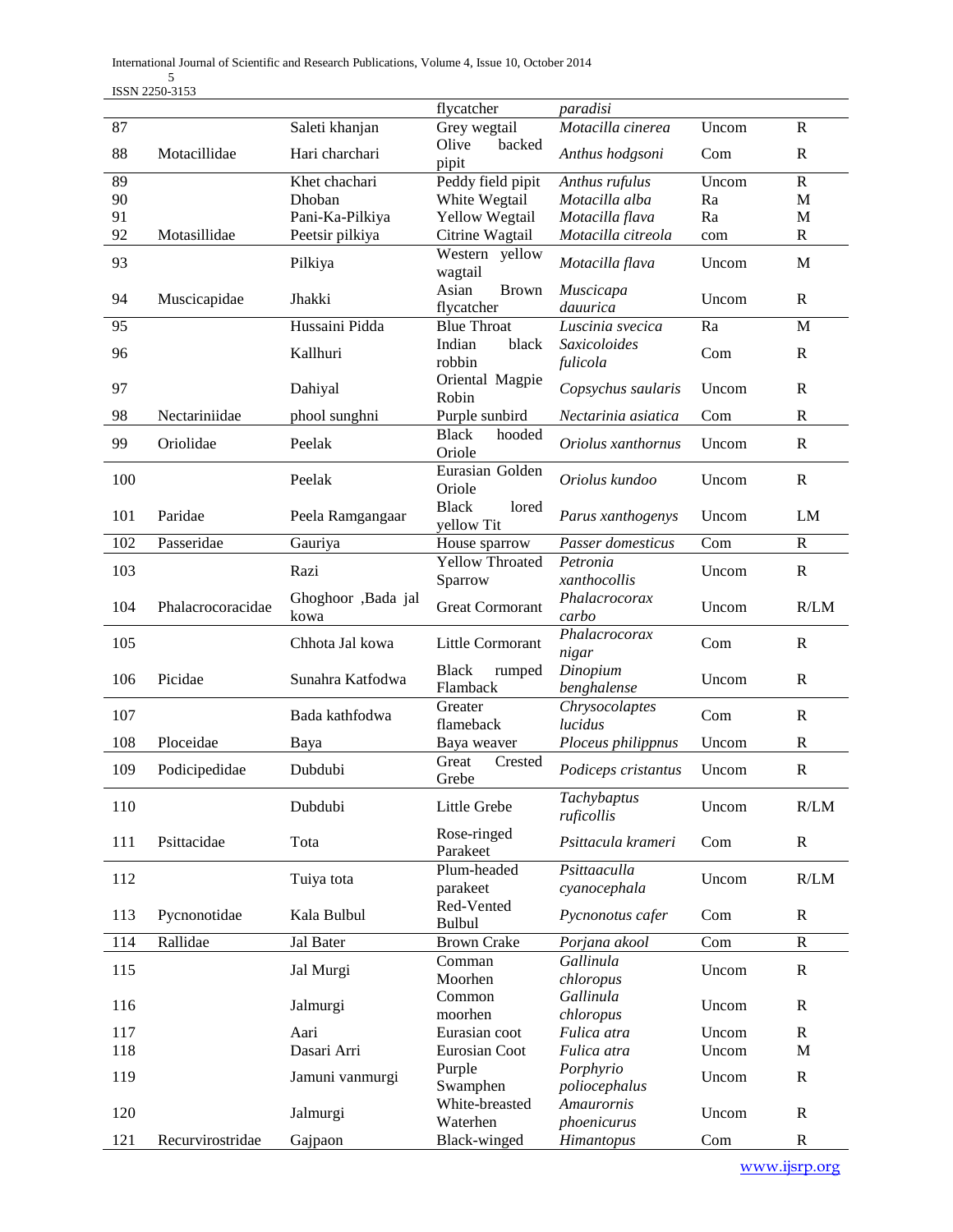International Journal of Scientific and Research Publications, Volume 4, Issue 10, October 2014 6 ISSN 2250-3153

|     |                   |                      | Stilt                           | himantopus                            |       |                       |
|-----|-------------------|----------------------|---------------------------------|---------------------------------------|-------|-----------------------|
| 122 | Rhipiduridae      | Chakdil ;Nachhan     | White-browed<br>fantail         | Rhipidura aureola                     | Ra    | R/LM                  |
| 123 | Scolopacidae      | Jalrank              | Comman<br>sandpiper             | Aclilis hypoleucos                    | Uncom | $\mathbb{R}$          |
| 124 |                   | Timtima              | Common<br>Greenshank            | Tringa nebularia                      | Com   | $\mathbb{R}$          |
| 125 |                   | Chhota butan         | Common<br>redshank              | Tringa totanus                        | Uncom | $\mathbf{R}$          |
| 126 |                   | Jalrank              | Common<br>sandpiper             | Actitis hypoleucos                    | Com   | $\mathbf R$           |
| 127 |                   | Samudri Jalrank      | Dunlin                          | Calidris alpina                       | Uncom | R/LM                  |
| 128 |                   | Hara retal chaha     | Green Sandpiper                 | Tringa ochropus                       | Uncom | $\mathbb{R}$          |
| 129 |                   | Chhota panlovva      | <b>Little Stint</b>             | Calidris minuta                       | Uncom | LM                    |
| 130 |                   | Chambhi chaha        | Marsh<br>Sandpiper              | Tringa stagnatilis                    | Uncom | $\mathbb{R}$          |
| 131 |                   | Chhupka              | Wood sandpiper                  | Tringa glareola                       | Uncom | $\mathbf{R}$          |
| 132 | Sturnidae         | Albakh myna          | Asian<br>peid<br>starling       | Grawpila Contra                       | Com   | $\mathbb{R}$          |
| 133 |                   | <b>Brahming Myna</b> | <b>Brahming</b><br>Starling     | Temenuchus<br>pogodarum               | Uncom | $\mathbf R$           |
| 134 |                   | Desi maiyna          | Comman myna                     | Acriclotheres tristis                 | Com   | $\mathbf R$           |
| 135 |                   | Myna                 | <b>Rosy Starling</b>            | Sturnus rosesus                       | Ra    | M                     |
| 136 | Sylviidae         | Podna                | Blyth's<br>Reed<br>Warbler      | Acrocephalus<br>dumetorum             | Uncom | ${\bf R}$             |
| 137 | Threskiornithidae | Kavari               | <b>Glossy Ibis</b>              | Plegadis falcinellus                  | Uncom | $\mathbf R$           |
| 138 |                   | Kala bajhha          | Indian black Ibis               | Pseudibis papillosa                   | Uncom | $\mathbf R$           |
| 139 |                   | Safed bajhha         | White Ibis                      | <b>Threskiornis</b><br>melanocephalus | Uncom | $\mathbb{R}$          |
| 140 | Timaliidae        | Chilchil             | Common<br><b>Babbler</b>        | Turdoides caudata                     | Uncom | $\mathbb{R}$          |
| 141 |                   | Saatbhai             | Jungle Babbler                  | Turdoides striatus                    | Com   | $\overline{\text{R}}$ |
| 142 |                   | Saatbhai             | Large<br>Grey<br><b>Babbler</b> | <i>Turdoides</i><br>malcolmi          | Com   | $\mathbb{R}$          |
| 143 | Upupidae          | Hudhud               | Common<br>Hoopoe                | Upupa epops                           | Uncom | $\mathbb{R}$          |



**Fig.: 1 Birds eye view of Gidhwa Dam and Tank**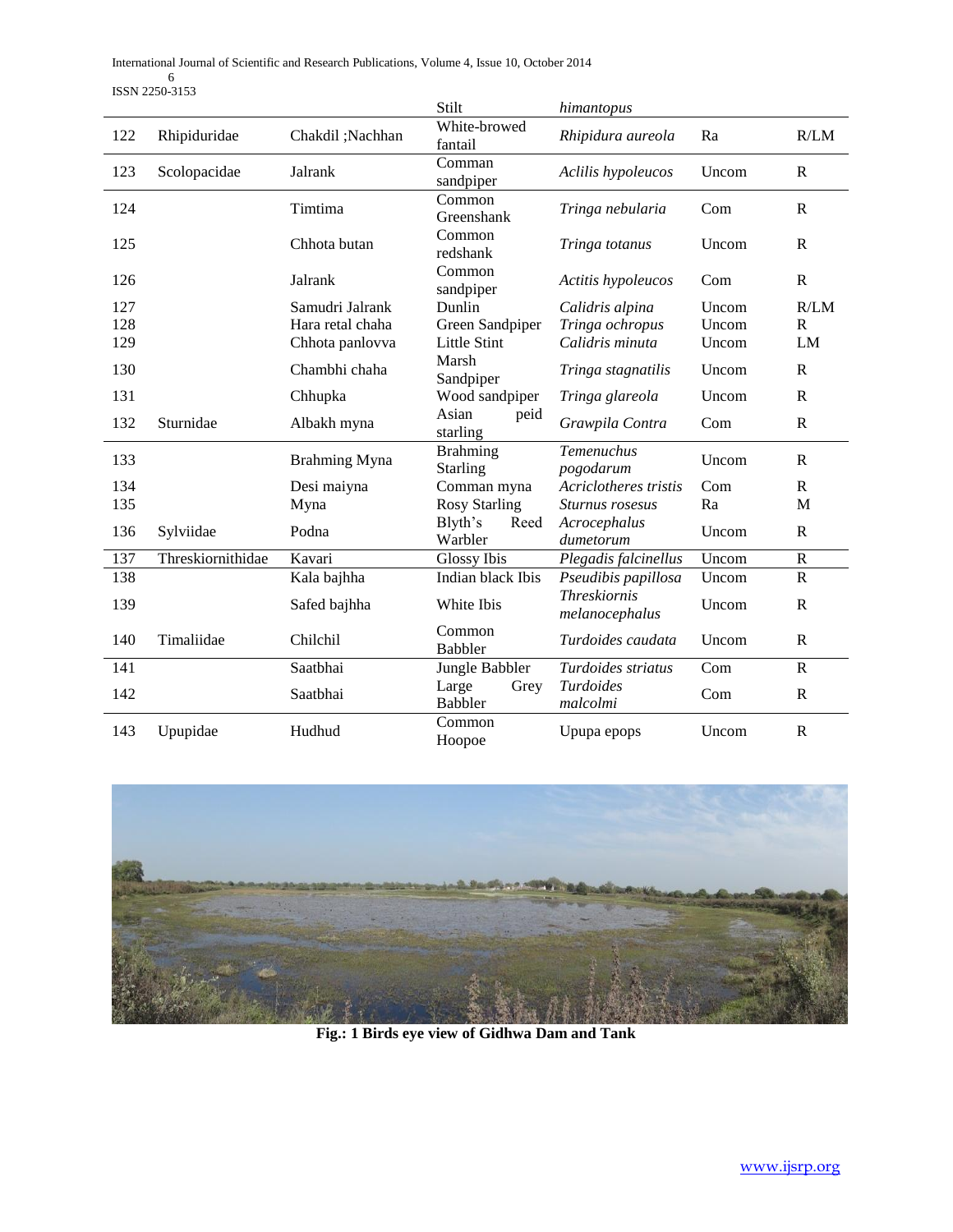International Journal of Scientific and Research Publications, Volume 4, Issue 10, October 2014 7 ISSN 2250-3153



**Fig.: 2 Birds eye view of Parsada Dam and Tank**



#### **Fig.: 3 Northern pintail in Gidhwa Tank Fig.: 4 Whistling duck in Parsada Tank**

 Of these migratory birds, Gidhwa and Parsada wetlands has biomagnifications (deficiency of oxygen in water); property caused by access amount of aquatic flora and fauna. Introduction of bi-carbonates due to regular flow of agricultural activities, continuous uses of detergent cause Eutrofication.

 Highest numbers of birds were observed during mid-month of October to Post January and lowest in post January to upcoming summer. Little Erget *Ergetta garzetta,* Great Erget *Ergetta alba,* Little Cormorant *Phalacrocorax nigar,* Great Cormorant *Phalacrocorax carbo,* Black Crowed Night heron *Nycticorax nycticorax,* Lesser whistling duck *Dendroeygna javanica,* Cotton teal *Nettapus coromandelianus,* Purple Swamhen *Porphyrio poliocephalus,* Bronze Winged jacana *Metopidius indicus,* Red–Watted Lawping *Venellus indicus,*  Spotted dove *Strepopelia chinensis,* Laughing dove *Strepopelia Senegalensis,* Blue cheeked Bee eater *Merops persicus,* House sparrow *Passer domesticus,* Comman myna *Acriclotheres tristis,*  Asian peid starling *Grawpila Contra,* Black Drongo *Dicrurus macrocercus,* House Crow *Corvus splendens,* Eurosian Coot *Fulica atra,* Common Moorhen *Gallinula chloropus,* Little



Grebe *Tachybaptus ruficollis,* Indian Pond Heron *Ardeola grayii,*  Red-crested Pochard *Netta rufina,* etc were the most abundant resident, local movement and migrant birds species found in the Gidhwa and Parsada Wetlands.

## V. DISCUSSION

 Lower species richness of birds in this area is attributed due to habitat disturbance through multi utilization status of wetlands (6). As reported earlier from the Mavoor, Keralian paper authors, as the highest number of birds reported mid-month of October to Post January and there was reduction in population size and movement during month of April - June. Many factors, which threatened the Gidhwa and Parsada wetlands ecosystem and the bird population, were poaching of birds. Birds were hunted using fishing net recorded. Birds use wetlands as source of drinking water and for feeding, resting, nesting, shelter and social interaction (7). Pollution mainly from chemical is the major threats faced by birds in ecosystem, due to continuous uses of bicarbonates, fertilizer and other substances in water body.